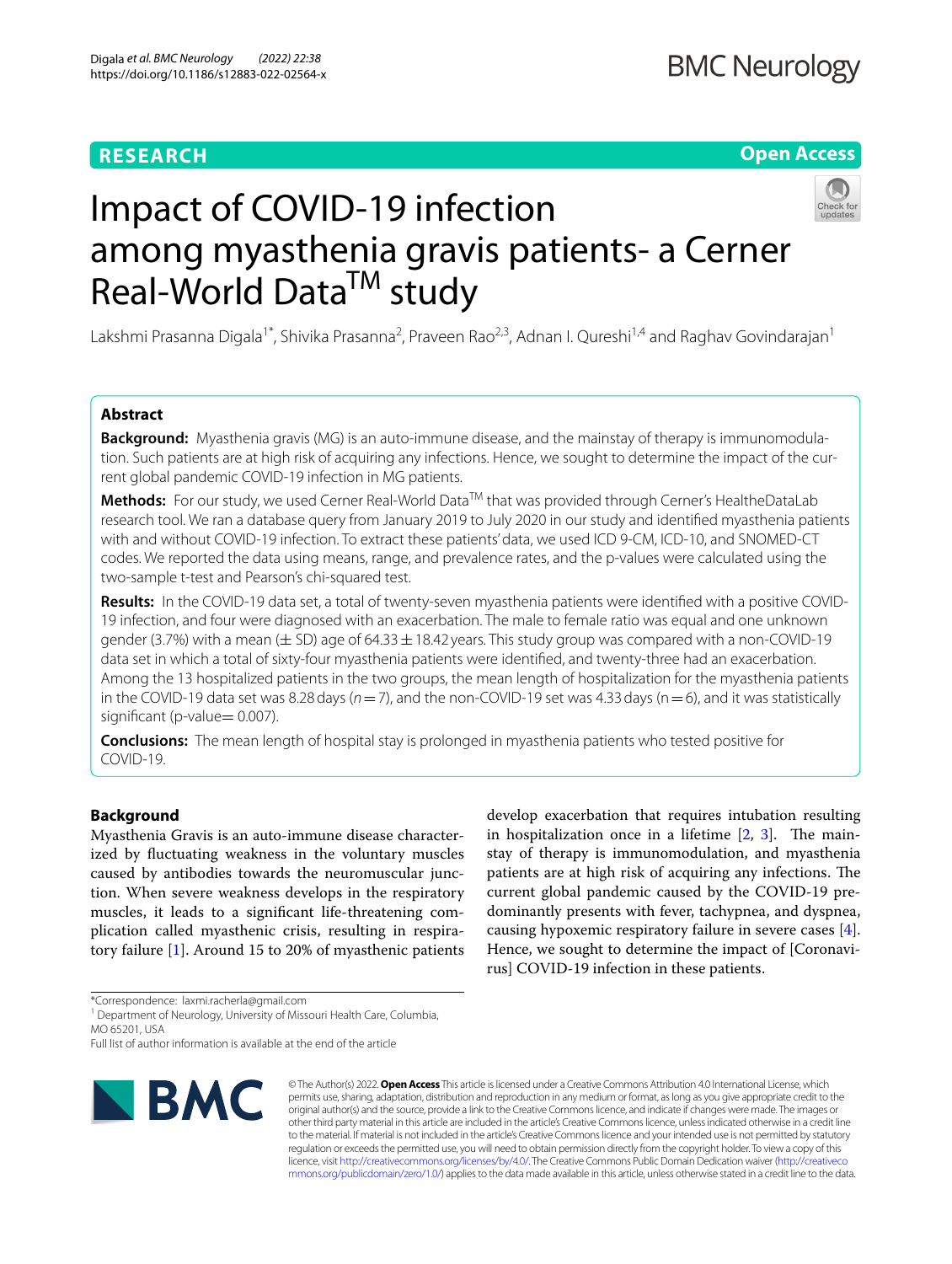# **Materials and methods**

For our study, we used Cerner Real-World Data<sup>TM</sup> provided through Cerner's HealtheDataLab research tool [\[5](#page-3-4)]. This is a retrospective, observational study utilizing realworld data. The COVID-19 dataset in HealtheDataLab contained de-identifed patient data of one hundred and seventeen thousand (117K) patients from 62 contributing health systems after a database refresh in July 2020. The dataset contained all patients tested for COVID-19 at some point during their visits to one of the 62 health centers. The database contained tables with names like *condition, demographics, COVID-19 labs, encounters*, and *medication* that contained information for each of the de-identifed patients. Note that the database undergoes a frequent refresh to keep the patients' data up to date.

To begin with, all patients that had myasthenia gravis were identifed from the *condition* table using the ICD-9-CM codes (i.e., 358.0 and 358.01), ICD-10-CM codes (i.e., G70.00 and G70.01), and SNOMED-CT codes (i.e., 91,637,004, 230,686,005, 193,207,007, 230,685,009, 77,461,000,119,109, 77,471,000,119,109, 31,839,002, 55,051,001, 80,976,008) irrespective of their COVID-19 test result. We chose an exhaustive list of codes to avoid missing any myasthenia gravis patients in the database. The database revealed a total of 91 patients that had myasthenia gravis. A SQL join was done on the *condition* and *COVID labs* table to extract myasthenia gravis patients that had received COVID-19 testing along with the test date. The patients were then divided into two sets: one with a positive COVID-19 test and the other set that contained patients that always tested negative for COVID-19. To fnd patients who always tested negative for COVID-19, we computed the set diference between all patients with myasthenia gravis (91) and those patients who had this condition and tested positive for the COVID-19 (27), and then manually verifed the result. This set of non-COVID-19 patients contained 64 patients. For each patient in both the sets, we extracted information such as race, ethnicity, and gender from the *demographics* table. We extracted information on patient complications, comorbidities, and frst-reported-dateof-condition from the *condition* table. We also extracted start date and end date of medications that were prescribed after the COVID-19 test result from the *medication* table. Finally, we extracted the discharge disposition and length of stay after the COVID-19 test result from *encounter* table. The number of deceased patients were obtained from the *demographics* table and were then verifed using the latest discharge disposition from the *encounter* table. We report the data using means, range, prevalence rates in these two sets of patients. The p-values were calculated using the two-sample t-test and Pearson's chi-squared test. The p-values are also reported for statistical signifcance (<0.05).

# **Results**

Twenty-seven myasthenia patients were identifed with a positive COVID-19 infection with a mean  $(\pm SD)$  age of  $64.33 \pm 18.42$  years. In the non-COVID myasthenia study group, sixty-four patients were identified, with a mean  $(\pm$ SD) age of  $63.23 \pm 18.60$  years. The male-to-female ratio, mean age, race, and medications are described in Table [1](#page-1-0), and the comorbidities and complications and their p-values in Table [2](#page-2-0).

## <span id="page-1-0"></span>**Table 1** Mean age, gender, race, and myasthenia drug distribution in the two groups

|                                                                                      | COVID Patients with myasthenia ( $n = 27$ )<br>$64.33 \pm 18.42 (n = 27)$ |        | $(n=64)$                   | Non-COVID Patients with myasthenia<br>$63.23 \pm 18.60$ (n = 64) |  |
|--------------------------------------------------------------------------------------|---------------------------------------------------------------------------|--------|----------------------------|------------------------------------------------------------------|--|
| Mean age $(\pm SD)$                                                                  |                                                                           |        |                            |                                                                  |  |
| Mean age ( $\pm$ SD) for patients with exacerba- 51.5 $\pm$ 14.93 ( $n$ = 4)<br>tion |                                                                           |        | $64.13 \pm 17.95 (n = 23)$ |                                                                  |  |
| Female                                                                               | 13                                                                        | 48.15% | 36                         | 56.25%                                                           |  |
| Male                                                                                 | 13                                                                        | 48.15% | 27                         | 42.19%                                                           |  |
| Unknown                                                                              |                                                                           | 3.70%  |                            | 1.56%                                                            |  |
| Caucasian                                                                            | 16                                                                        | 59.26% | 46                         | 71.88%                                                           |  |
| African American                                                                     | 4                                                                         | 14.81% | 8                          | 12.50%                                                           |  |
| Another racial group                                                                 | 7                                                                         | 25.93% | 10                         | 15.62%                                                           |  |
| Immune globulin intravenous                                                          |                                                                           | 25.93% | 13                         | 20.31%                                                           |  |
| Methylprednisolone                                                                   | 9                                                                         | 33.33% | 21                         | 32.81%                                                           |  |
| Prednisone                                                                           | 18                                                                        | 66.67% | 37                         | 57.81%                                                           |  |
| Mycophenolate Mofetil                                                                | 6                                                                         | 22.22% | 3                          | 4.69%                                                            |  |
| Pyridostigmine                                                                       | 16                                                                        | 59.26% | 33                         | 51.56%                                                           |  |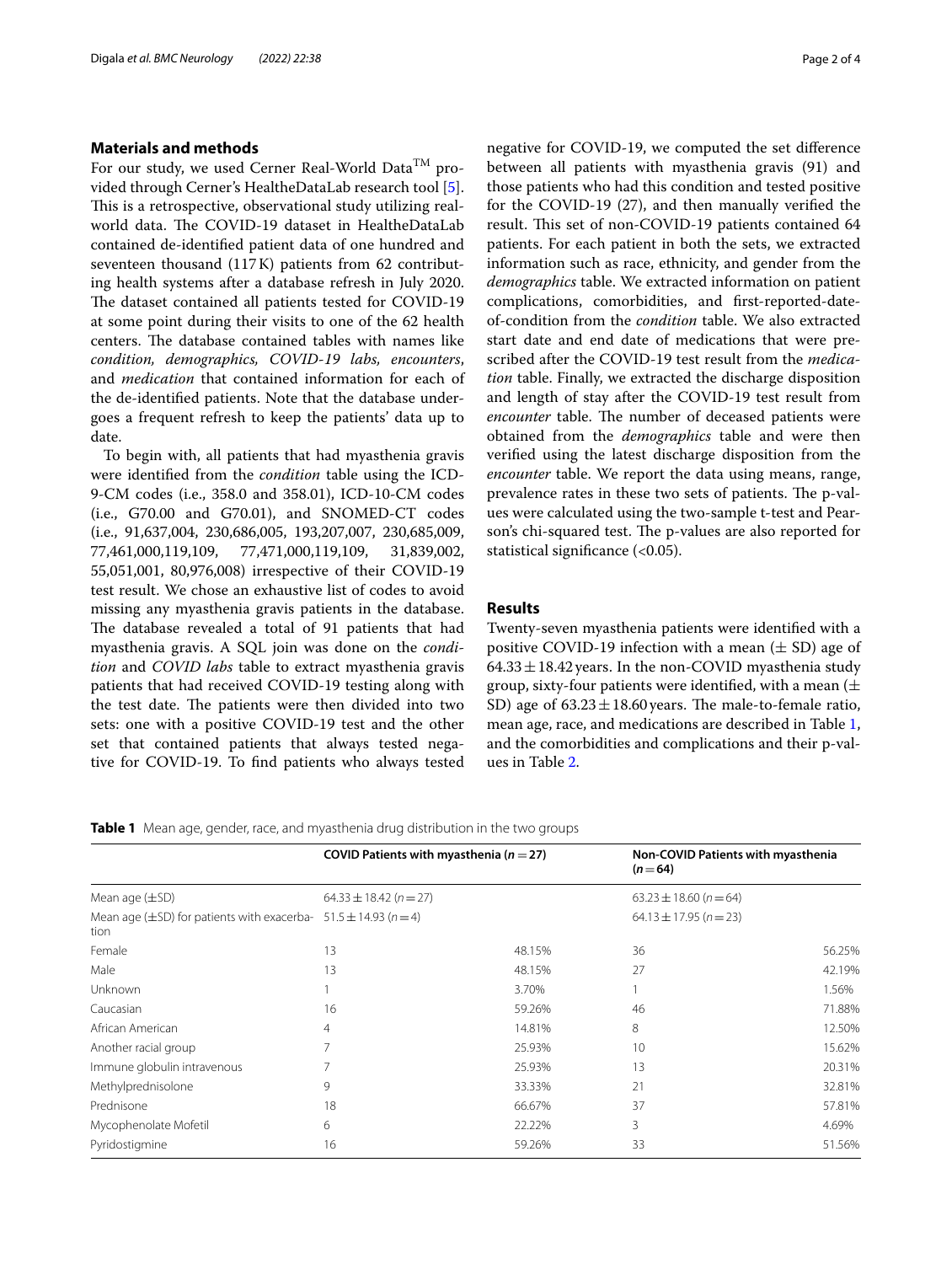| Co-morbidities              |    | COVID Patients with myasthenia (n= 27)    |    | Non-COVID Patients with myasthenia (n=64) | P-value |
|-----------------------------|----|-------------------------------------------|----|-------------------------------------------|---------|
| Hypertension                |    | 3.70%                                     | 4  | 6.25%                                     | 0.986   |
| Diabetes mellitus           |    | 18.52%                                    | 6  | 9.38%                                     | 0.384   |
| Obstructive Sleep apnea     |    | 18.52%                                    | 12 | 18.75%                                    | 0.979   |
| Hyperlipidemia              | 9  | 33.33%                                    | 32 | 50.00%                                    | 0.144   |
| Atrial fibrillation         | 3  | 11.11%                                    | 13 | 20.31%                                    | 0.452   |
| Obesity                     | 0  | 0.00%                                     |    | 1.56%                                     | 0.654   |
| COPD                        | 4  | 3.70%                                     | 13 | 4.69%                                     | 0.538   |
| <b>Complications</b>        |    | COVID Patients with myasthenia ( $n=27$ ) |    | Non-COVID Patients with myasthenia (n=64) | P-value |
| Pneumonia                   | 13 | 48.15%                                    | 28 | 43.75%                                    | 0.7     |
| Septic shock                | 9  | 33.33%                                    | 13 | 20.31%                                    | 0.185   |
| Acute Respiratory failure   | 10 | 37.04%                                    | 22 | 34.38%                                    | 0.808   |
| Chronic Respiratory failure |    | 3.70%                                     | 3  | 4.69%                                     | 0.725   |
|                             |    |                                           |    |                                           |         |

<span id="page-2-0"></span>**Table 2** Comorbidities and complications in COVID-19 positive and non-COVID patients with myasthenia

*Abbreviation: COPD* Chronic Obstructive Pulmonary Disease

Among the COVID-19 positive myasthenia patients, thirteen developed pneumonia, nine patients developed septic shock, and ten patients developed acute respiratory failure. Out of four patients diagnosed with exacerbation, two expired, one got discharged home, and the other was discharged to skilled nursing facility. Among the 13 hospitalized patients in the two groups, the mean length of hospitalization for the myasthenia patients in the COVID-19 data set was 8.28 days  $(n=7)$ , and the non-COVID-19 data set was 4.33 days  $(n=6)$ , and it was statistically significant (p-value= 0.007).

# **Discussion**

 To determine the impact of COVID-19 on myasthenia patients, so far [CARE-MG] COVID-19 Associated Risks and Efects in Myasthenia Gravis, a physician-reported registry is currently open and active  $[6]$  $[6]$ . In addition, two case reports, a single case series, and one retrospective study on Myasthenia patients with COVID-19 infection were reported. One case describes the myasthenic crisis secondary to COVID-19 infection [[7\]](#page-3-6). Another case reported is a myasthenia patient with positive COVID-19 infection with a successful outcome [[8\]](#page-3-7). In a case series, fve myasthenia patients with positive COVID-19 were reported [\[9](#page-3-8)]. A retrospective study in Brazil was recently published describing the characteristics and outcomes of the COVID-19 positive Myasthenia patients  $[10]$  $[10]$ . The patients' outcomes reported in the cases and studies are highly variable.

Our study utilized the de-identifed real-world data from the CERNER database, and the data was analyzed to report the characteristics of the patients and the outcomes. Comorbidities like hypertension, diabetes mellitus, cardiovascular disease, and respiratory diseases may pose a signifcant risk of developing complications in

patients with COVID-19 infection [\[11](#page-3-10), [12\]](#page-3-11). In our study, although we observed the complications in both COVID and non-COVID groups, no statistically signifcant difference was observed based on the computed p-values.

Infections are the most common triggering factors to develop exacerbation in myasthenia patients [[13,](#page-3-12) [14](#page-3-13)]. Acute myasthenia exacerbation can present in diferent forms, for example, dysphagia, acute respiratory failure, or signifcant functional disability precluding physical activity. The causes can be different, including inadequate treatment, procedure-related, medical noncompliance, medication to be avoided, and diagnostic errors. Factors potentially involved in myasthenia exacerbation include late-onset MG (above 50years) and the presence of other autoimmune diseases [[14](#page-3-13), [15\]](#page-3-14). In our study, we could not retrieve the characteristics/factors of the patients in detail that might have predisposed them to develop an episode of exacerbation besides COVID-19 infection. We identify it as a limitation to our study.

A single case of myasthenic crisis secondary to COVID-19 infection was reported  $[9]$  $[9]$ . The combined use of Hydroxychloroquine and Azithromycin might have precipitated the crisis in that patient [[9\]](#page-3-8). In our study, four patients with COVID-19 infection developed exacerbation, and the precipitating factor is likely to be the COVID-19 infection.

Among the 27 COVID-19 positive myasthenia patients, seven patients were hospitalized, and the calculated mean length of stay is 8.28 days. The mean length of hospitalization in the non-COVID-19 group was 4.33days. Only 6 out of 64 myasthenia patients were hospitalized in the non-COVID-19 group. Our study observed *a statistically signifcant* higher mean length of hospitalization of 8.28days in the COVID-19 group among the hospitalized patients as compared to 4.33days in the non-COVID-19